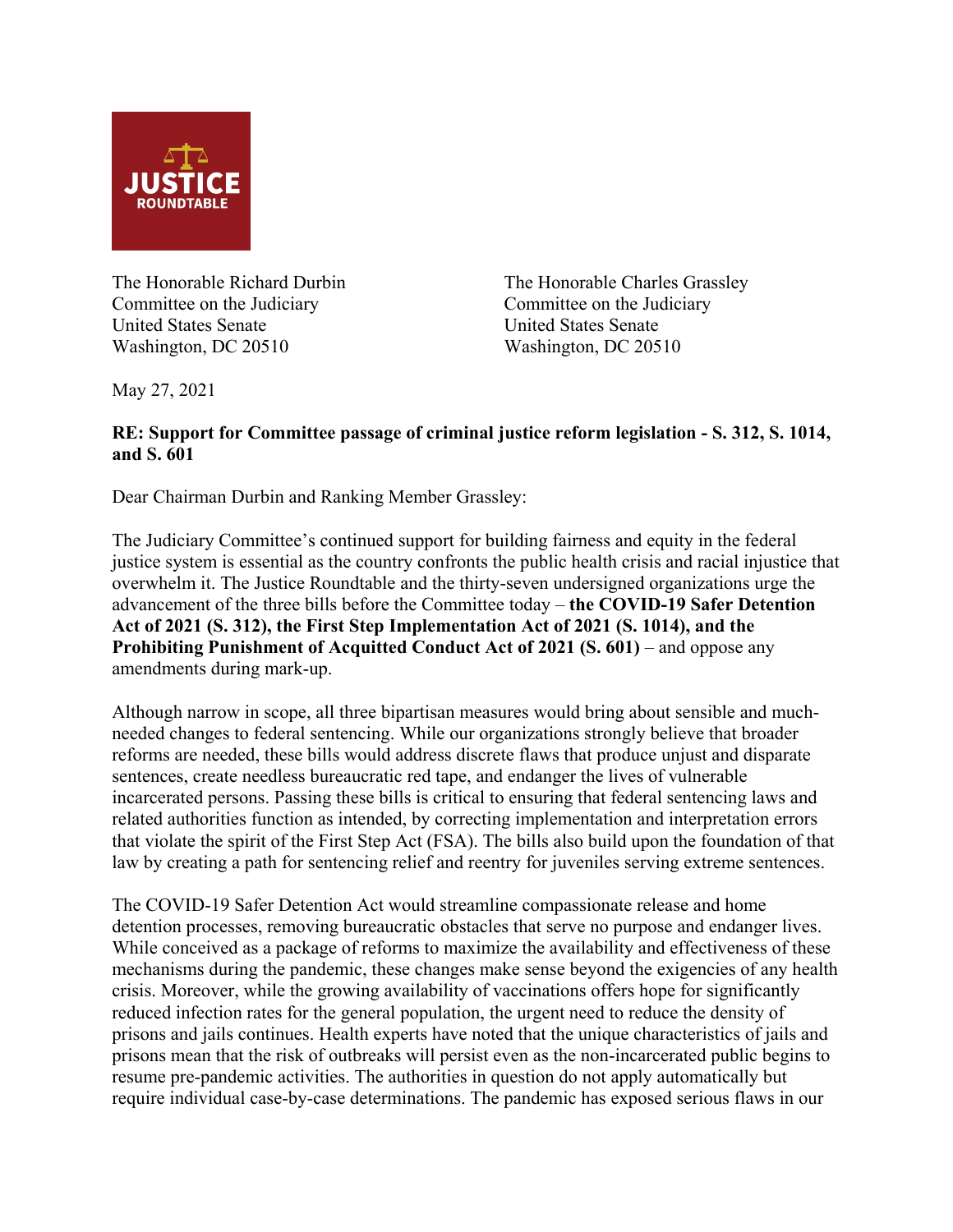correctional systems but has also established the feasibility and safety of prison population reductions. The COVID-19 Safer Detention Act would clarify and strengthen these vital and lifesaving mechanisms.

No less essential is the First Step Implementation Act, which would help fulfill the purposes of the First Step Act to rectify unjust applications of sentencing statutes and create appropriate paths to reentry. We strongly support any efforts to address extreme sentences that serve no public safety goal. As attitudes, informed by recidivism data, about incarcerated individuals evolve, policymakers must be willing to provide reasonable opportunities to shorten sentences that are no longer appropriate. The First Step Implementation Act authorizes, but does not mandate, modest relief from extreme sentences for those sentenced to consecutive ("stacked") gun enhancements and long mandatory minimum sentences for repeat drug offenses before the FSA corrected these injustices; and those who have served 20 years for an offense committed when they were juveniles.

Finally, the Prohibiting Punishment of Acquitted Conduct Act would correct an indefensible and widely criticized feature of federal sentencing procedure. Current federal law allows judges to override a jury's not guilty verdict by sentencing a defendant for the very conduct they were acquitted of by the jury at trial. This is because the law requires a jury to meet the standard of "beyond a reasonable doubt" in order to convict, but allows a judge to impose sentencing enhancements based on the less demanding standard of "preponderance of the evidence." Permitting sentencing based on acquitted conduct undermines the constitutional right to trial and subverts the critical function of jury trials in our legal system. This bill would end this unfair and unjust practice and prevent judges from sentencing defendants based on acquitted conduct.

All three bills address shortcomings in the federal sentencing regime and further the purposes of the First Step Act to enhance the rationality and fairness of federal sentencing and provide hope for those whose continued incarceration serves no public safety interest. We thank you for cosponsoring these bills and for your continued efforts to find common ground to ameliorate draconian laws that ignore evolving attitudes and research about criminal justice and the human potential for change. We urge Members of the Committee to vote for these important bills and reject any amendments.

If you have any questions, please feel free to contact Nkechi Taifa ( $n$ kechi $\omega$ thetaifagroup.com), Kara Gotsch [\(kgotsch@sentencingproject.org\)](mailto:kgotsch@sentencingproject.org), and Aamra Ahmad [\(aahmad@aclu.org\)](mailto:aahmad@aclu.org).

Sincerely,

American Civil Liberties Union The Bail Project Braxton Institute Brennan Center for Justice at NYU School of Law Center for Employment Opportunities CAN-DO Foundation Church of Scientology National Affairs Office Drug Policy Alliance